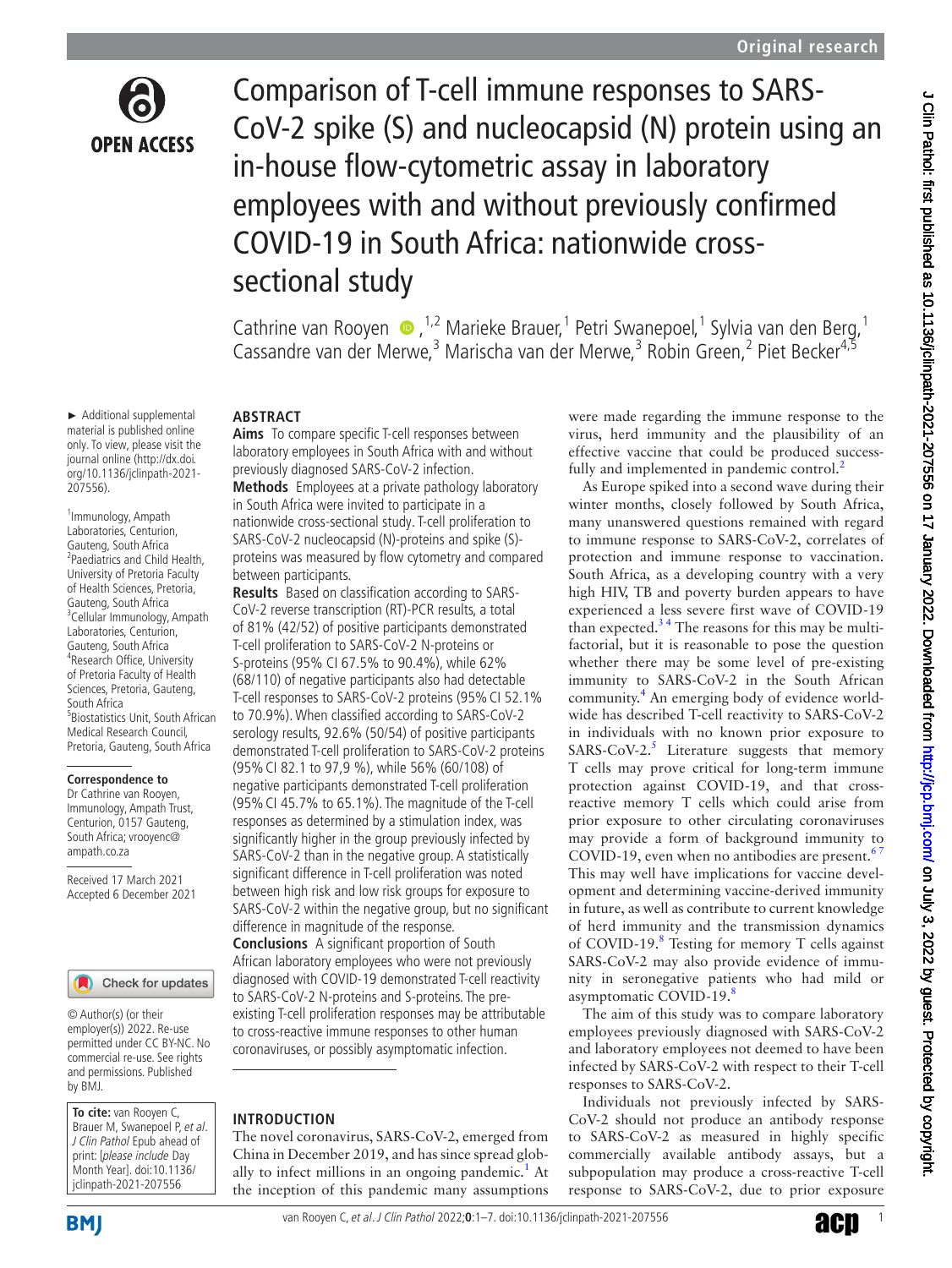to other circulating human coronaviruses.<sup>5</sup> Most individuals previously infected by SARS-CoV-2 should produce a T-cell and antibody response to SARS-CoV-2, however literature suggests that a small subset may not produce or sustain detectable SARS-CoV-[2](#page-6-1) specific antibodies.<sup>2</sup>

The majority of published T-cell reactivity studies to SARS-CoV-2 have been limited to research laboratories, due to the high level of technical skill involved in T-cell proliferation testing. Results in this study were determined by an in-house, validated, flow-cytometric T-cell proliferation assay to SARS CoV-2 S-protein and N-protein suitable to scalability and routine diagnostic use. Access to T-cell proliferation tests to SARS-CoV-2 in a routine diagnostic setting could contribute to data to fill current knowledge gaps in the immune response to SARS-CoV-2.

# **METHODS**

### **Study design**

The study design is a cross-sectional study of two groups of a population consisting of Ampath private pathology laboratory employees, one group previously diagnosed with SARS-CoV-2 and one group not deemed to have been infected by SARS-CoV-2.

## **Study participants**

Ampath pathology employs approximately 5500 employees in various phlebotomy, pathology and administrative positions nationally in South Africa. All staff members were eligible to participate in this study.

### **Recruitment of participants**

Ampath staff members were invited by means of a confidential internal email sent from a customised, private study email address to participate in this study. A total of 459 staff members responded to this email to voluntarily participate in this study. Volunteers were selected sequentially and invited to answer a questionnaire and provide blood specimens for this study. Enrolment continued until sufficient participants from the two predetermined study groups, that is, participants with and without previously confirmed COVID-19, submitted a completed questionnaire and blood specimens. Volunteers who were diagnosed with SARS-CoV-2 infection by reverse transcription-polymerase chain reaction (RT-PCR) less than 2 weeks prior to enrolment were asked to delay blood sampling by 2 weeks postdiagnosis.

Informed consent was obtained from all volunteers prior to enrolment. Participants were randomised in a 1:2 ratio of employees diagnosed with COVID-19 and employees not diagnosed previously. In order to detect at least a 25% difference between the groups, assuming a maximum of 50% positivity (in the COVID-19 negative group) and a minimum of 75% positivity (in the COVID-19 positive group), and with a minimum statistical power of 90%, a minimum sample size of 47 COVID-19 positive and 94 COVID-19 negative participants would be required. The actual number of participants recruited were 52 COVID-19 positive participants and 110 presumed COVID-19 negative participants.

Study participants received a questionnaire to complete electronically, which included information on travel history, questions related to risk level of potential exposure at work, episodes of self-quarantine or contact with a known COVID-19 patient, COVID-19 related symptoms experienced since February 2020, treatment received if diagnosed with COVID-19, underlying medical conditions and chronic medication, previous SARS-CoV-2 RT-PCR testing performed, as well as the date and results of tests.

A blood collection form which was linked to each participant's unique study number, was sent via email. Participants were required to have a venepuncture at any of Ampath's 350 national blood collection depots to collect four citrate and one clotted blood specimens.

Recruitment occurred from 22 September 2020 to 9 November 2020.

Research was conducted in line with the stipulations of the Declaration of Helsinki (2013). Volunteer confidentiality was maintained and all participants were awarded a deidentified study number on enrolment. Laboratory staff and investigators did not have access to any participant information and were blinded on analysis and interpretation of test results.

### **Laboratory protocol**

All testing was performed in the Ampath National Immunology Reference Laboratory in Centurion, South Africa, accredited by the South African National Accreditation System in accordance with ISO 15912 standards. Antibody responses to both the SARS-CoV-2 S-protein and the N-protein were measured with commercial kits, namely Anti-SARS-CoV-2 IgG S-protein ELISA (EUROIMMUN, Lubeck, Germany) and Elecsys Anti-SARS-CoV-2 IgM//IgG N-protein chemiluminescence assay (Roche Diagnostics, Penzberg, Germany). The respective sensitivities and specificities of these assays as determined by internal validation studies were 96.67% sensitivity with 98.7% specificity for the EUROIMMUN Spike IgG assay and 92.31% sensitivity with 100% specificity for the Roche Elecsys IgM/ IgG to N-protein.

All clotted blood samples for antibody testing were centrifuged and frozen at −20°C until all study specimens were collected. Specimens were processed in concordance with routine laboratory practice for serology testing and run as a batch once all samples had been received.

T-cell proliferation tests were performed to SARS-CoV-2 S-protein and N-proteins. The antigens that were used for the T-cell stimulation were the following:

SARS-CoV-2 N-protein-Miltenyi Biotec B.V. & Co. KG, Bergisch Gladbach, Germany (www.miltenyi biotec.com): Nucleocapsid phosphoprotein of SARS-CoV-2, which is peptides consisting of 15 amino acid lengths, which stimulates CD4 + and CD8+T cells, eliciting secretion of effector cytokines and thus upregulation of activation surface markers, measured by flow cytometry. The peptides were lyophilised, stored at −20°C. The average purity of the peptides were >70% using HPLC methods. The product contains no preservatives.

SARS-CoV-2 S protein—Cape BioPharms, Cape Town, South Africa (<www.capebiopharms.com>): Spike glycoprotein of SARS-CoV-2, obtained from DNA encoding the S1 portion of the Spike protein, fused to polyhistidine and SEKDEL tag at the C-terminus, recombinantly expressed in Nicotiana benthamiana (relative of the tobacco plant, indiginous to Australia), purified using immobilised metal chromatography and determined by SDS-PAGE.

A standardised, in-house flow cytometric lymphocyte proliferation test method currently in use at Ampath to detect T-cell responses to other recall antigens, for example, Varicella-Zoster-Virus (VZV), *Candida albicans* and Tetanus toxoid was modified for the purpose of this study. The sensitivity of this in-house SARS-CoV-2 T-cell proliferation assay as determined by an in-house validation in patients with known positive SARS-CoV-2 PCR tests (n=40) was 90% and the specificity in a known SARS-CoV-2 negative population ( $n=102$ ) was 34%. The specificity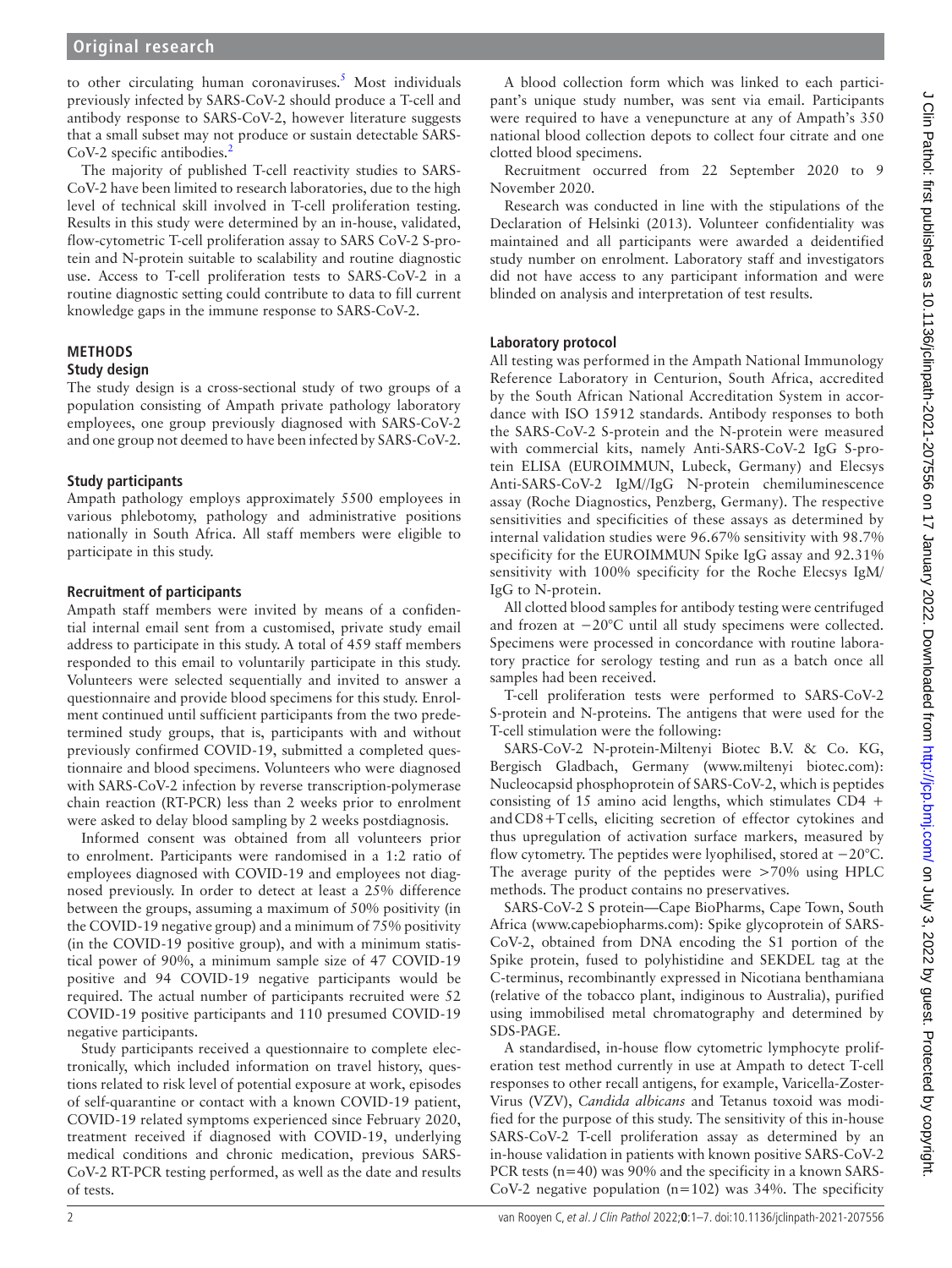was expected to be low, due to the anticipated presence of crossreactive T-cells.

T-cell proliferation testing was performed in accordance with our in-house validation protocol. We collected four citrate tubes per study participant, to ensure adequate numbers of viable cells as determined on in-house validation studies for cellular tests. Fresh peripheral blood mononuclear cells (PBMCs) were harvested by Ficoll density gradient centrifugation. Viability studies were performed for each sample, using a vital stain (Tryphan blue). Visualisation was performed by an experienced scientist under a light microscope before stimulation and testing could be conducted. Samples in which the viability of cells could not be confirmed, were recollected. The maximum validated cut-off time from collection to processing for this assay is 24 hours. However, sample collection appointments were arranged to ensure the shortest turnaround time possible and samples were processed immediately when they reached the laboratory.

PBMCs were stimulated with SARS-CoV-2 S- and N- proteins for a duration of 6days. A negative control and a positive mitogen control was included for each patient. Lymphocyte proliferation was detected by flow-cytometric (BD FACSCanto II) measurement of intracellular expression of Ki67 in T-cells. The results were reported as a Stimulation Index (SI), which was calculated by dividing the T-cell proliferation to the N-protein and S-protein antigens by the T-cell proliferation to the negative control. Our cut-off used for positivity was a SI greater than 3. This is similar to criteria used for the cut-off of T-cell proliferation to other specific antigens (tetanus, varicella-zoster-virus and candida) used in the laboratory, and supported by previously published reference ranges.<sup>9</sup>

An explanation of the flow cytometry analysis is detailed in [figure](#page-2-0) 1.

### **Statistical analysis**

Data analysis was performed by comparing T-cell proliferation and antibody responses to SARS-CoV-2 S- and N-protein obtained from the SARS-CoV-2 RT-PCR positive group, with the group deemed not to have been infected by SARS-CoV-2 previously. The primary outcome was the proportion of participants with T-cell proliferation responses to SARS-CoV-2 S- and N-protein in the SARS-CoV-2 groups (positive vs negative). This was performed using a Fisher's exact test.

Data analysis was also performed comparing T-cell proliferation to N- and S-protein in a SARS-CoV-2 positive and negative group classified by serology results. These results were also compared by a Fischer's exact test.

In a secondary analysis, the group not deemed to have been infected by SARS-CoV-2 previously, was compared in two subgroups, one with a high risk of exposure (answered yes to any of the questions relating to previous international travel in 2020, previous quarantine, previous SARS-CoV-2 PCR performed or reporting any two of the three symptoms of fever, dry cough or loss of smell or taste during the same month) and one with low risk of exposure (the remainder of the negative group). Laboratory results of these two subgroups were compared and analysed by a Fischer's exact test.

The magnitude of the T-cell responses to the N- and S-proteins of SARS-CoV-2, as indicated by the SI, were compared between the positive and the negative group categorised according to RT-PCR results using a Mann Whitney test. The magnitude of the T-cell responses to the N-and S-proteins of SARS-CoV-2 were similarly compared between the high and low risk negative groups. Statistical analysis was conducted using STATA Release



<span id="page-2-0"></span>**Figure 1** Flow cytometric gating strategies used to identify the response of T-cells to the N-protein and S-protein of SARS-CoV2. Gating was first set on singlet events (A), followed by gating on target populations, leucocytes (B) and then CD3 expressing T-cells (C). The stimulation of the T-cells were measured using intracellular—PE Ki-67 (D). Buffer was added to the negative control (unstimulated) in (D). The positive control in (E) was pokeweed mitogen. The stimulation of the T-cells can be seen in the proliferation gate (E). T-cell activation seen in the proliferation gate (F) when exposed to nucleocapsid (N) protein of SARS-CoV2. T-cell activation seen in the proliferation gate (G) when exposed to spike (S) protein of SARS-CoV2. SSC, side scatter.

V.16 (StataCorp). Statistical significance was set at a p <0.05 (95% CI).

### **RESULTS**

### **Characteristics of COVID-19 positive and negative participants**

A total of 52 COVID-19 participants with previous positive SARS-CoV-2 RT-PCR results (positive group) and 110 participants who never were confirmed or suspected to have COVID-19 (negative group) were recruited. The majority of the participants in the positive group had mild illness at the time of infection with SARS-CoV-2, as only 7.7% (4/52) of the participants required admission to hospital. Among the hospital admissions, only three participants were given supplemental oxygen, and none required ventilation. The answers provided in the questionnaire were used to subdivide the negative group into a high-risk group for exposure (38 participants) and a low-risk group for exposure (72 participants). Indications for classifying participants as negative, high risk, were those who travelled internationally, quarantined, experienced COVID-19 symptoms (at least two of; fever, dry cough and loss of taste/smell) and those who had a negative SARS-CoV-2 RT-PCR test performed within the duration of the study.

Serological classification of participants in positive and negative groups was based on the presence of antibodies to SARS-CoV-2 S-protein or N- protein. A total of 54 participants were assigned to the positive group and 108 participants to the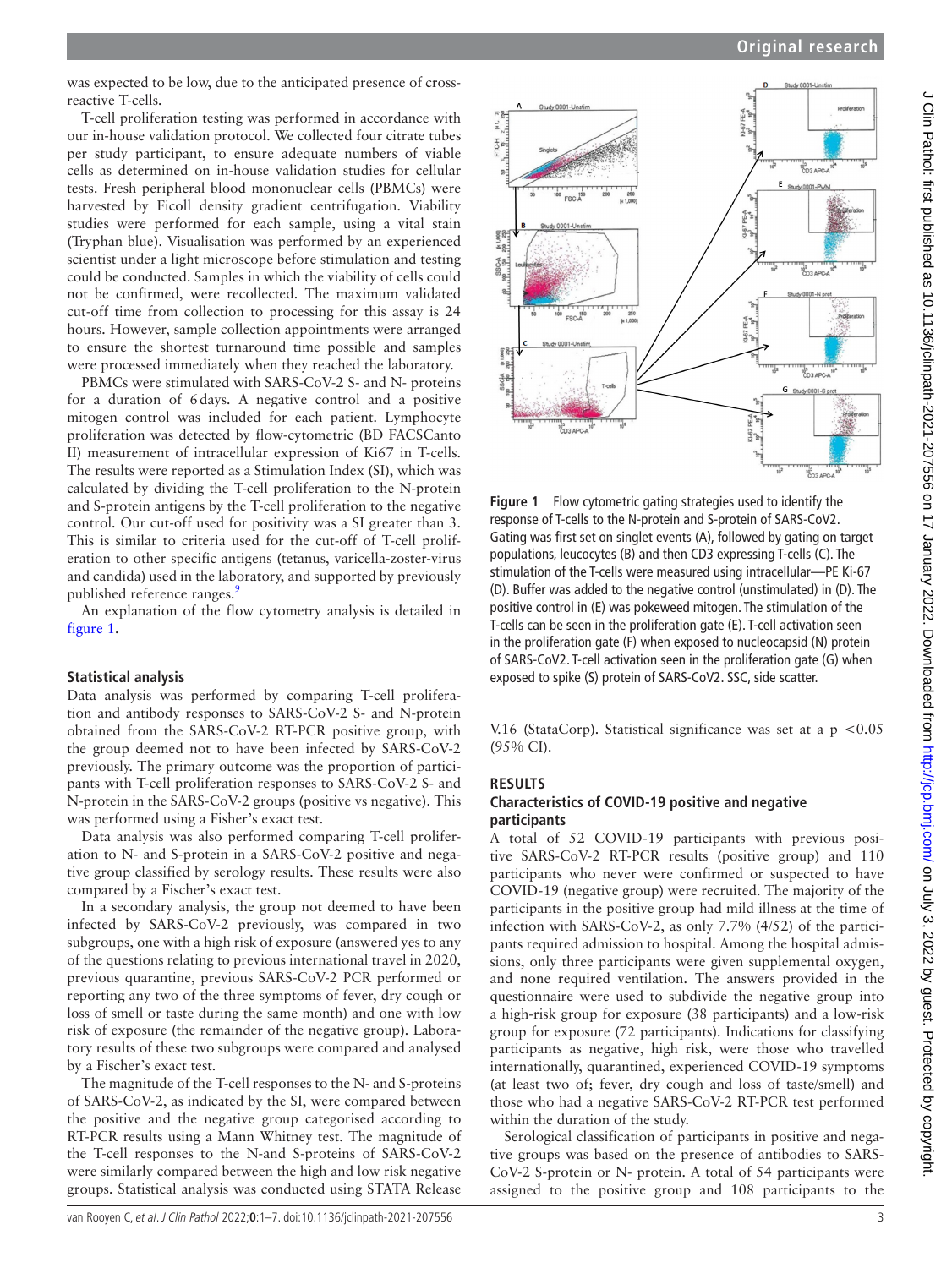<span id="page-3-0"></span>**Table 1** Detection of SARS-CoV-2 T-cell responses to S-protein and N-protein and antibody responses to S-proteins (EUROIMMUN) and N-proteins (Roche Elecsys)

|                               | Negative group $(n=110)$  |                          | Positive group (n=52)     |                          | P value             | P value           |
|-------------------------------|---------------------------|--------------------------|---------------------------|--------------------------|---------------------|-------------------|
| SARS-CoV-2 antibody assay     | Positive antibody results | Positive T-cell response | Positive antibody results | Positive T-cell response | Antibody<br>results | T-cell<br>results |
| SARS-CoV-2 N-protein target   | 8(7.27%)                  | 61 (55.45%)              | 41 (78.84%)               | 42 (80.77%)              | < 0.001             | 0.001             |
| SARS-CoV-2 S-protein target   | 8(7.27%)                  | 53 (48.18%)              | 40 (76.92%)               | 38 (73.08%)              | < 0.001             | 0.002             |
| Any SARS-CoV-2 protein target | 8(7.27%)                  | 68 (61.82%)              | 41 (78.84%)               | 42 (80.77%)              | < 0.001             | 0.011             |

negative group. All of the participants in the positive group demonstrated the presence of SARS-CoV-2 N-protein antibodies and (53/54) participants demonstrated antibodies to S-protein.

### **SARS-CoV-2-specific T-cell and antibody responses in positive and negative groups by RT-PCR classification**

A positive T-cell response to SARS-CoV-2 was demonstrated in 81% (42/52; 95%CI 67.5% to 90.4%) of the participants previously diagnosed with COVID-19 by SARS-CoV-2 RT-PCR in this study, while 62% (68/110; 95%CI 52.1% to 70.9%) of participants who had not been diagnosed with COVID-19 previously had a T-cell response to SARS-CoV-2 N-protein or S-protein (p=0.011). A total of 79% (41/52) of the participants in the positive group diagnosed by SARS-CoV-2 PCR, had also demonstrated a positive antibody response to SARS-CoV-2. In 40 of the 41 patients with positive antibody responses a positive result was demonstrated on both antibody assays (N-protein and S-protein assays). One patient had a positive antibody response on the SARS-CoV-2 N-protein IgM/G only, but had positive T-cell responses to both SARS-CoV-2 N-protein and S-protein. In the presumed negative group, a total of 7% (8/110) of the participants had positive antibody results on both antibody assays (N-protein and S-protein assays) as well as positive T-cell proliferation to SARS-CoV-2. The results of the T-cell and antibody responses are summarised in [table](#page-3-0) 1.

# **SARS-CoV-2 T-cell responses in positive and negative groups according to serology classification**

When the data were reanalysed according to antibody test results to the two different SARS-CoV-2 antigens on two different serology platforms for classification, a positive T-cell response to SARS-CoV-2 was demonstrated in 93% (50/54; 95%CI 82.11% to 97.9%) of the participants in the reclassified positive group, while 56% (60/108; 95%CI 45.7% to 65.1%) of the participants in the negative group had a T-cell response to SARS-CoV-2 N- or S-protein (p<0.001). The data are summarised in [table](#page-3-1) 2.

**Magnitude of T-cell responses in positive and negative groups** The SI of T-cell proliferation tests to the N- and S-proteins of SARS-CoV-2 were compared between the positive group and negative group using a Mann-Whitney test. The positive group demonstrated a higher magnitude of T-cell proliferation to SARS-CoV-2 N-protein and S-protein than the negative group, which was statistically significant ( $p$ <0.001). The data are summarised in [table](#page-4-0) 3 and [figure](#page-4-1) 2.

# **SARS-CoV-2 T-cell responses in negative group with high and low risk of exposure**

Results for both T-cell proliferation and antibody responses to SARS-CoV-2 N-protein and S-protein antigens were compared within the RT-PCR negative group reflecting classification in a high-risk and low-risk group based on questionnaire responses. Of the SARS-CoV-2 negative group, 71% (27/38) of participants with high risk of exposure had a positive T-cell response to SARS-CoV-2 N- or S-protein, while 57% (41/72) of participants with a low risk of exposure had a positive T-cell response to SARS-CoV-2 ( $p=0.018$ ). The data table can be viewed online as [online supplemental table 1](https://dx.doi.org/10.1136/jclinpath-2021-207556).

## **Magnitude of T-cell responses in negative group with high and low risk of exposure**

The magnitude of the T-cell responses were compared between the high-risk and low-risk exposure groups within the negative group, expressed as a SI, with no statistical significance found between these groups. The data is summarised in [figure](#page-4-2) 3. A complete data table can be viewed online as [online supplemental](https://dx.doi.org/10.1136/jclinpath-2021-207556) [table 2.](https://dx.doi.org/10.1136/jclinpath-2021-207556)

# **DISCUSSION**

The findings of the current study indicate that while SARS-CoV-2 specific T-cell responses were detectable in the majority of study participants with previously diagnosed SARS-CoV-2 infection, a significant proportion of participants who were not previously diagnosed with COVID-19 also demonstrated T-cell reactivity to SARS-CoV-2 N- and S-proteins. The positive T-cell responses in the negative group may represent cross reactivity with other human coronaviruses associated with the common cold, or alternatively could be due to asymptomatic SARS-CoV-2 infection. The SI of both the N- and S-protein was significantly higher ( $p < 0.001$ ) in the positive group than the negative group, indicating that SARS-CoV-2 infection elicits a greater T-cell response to N-protein and S-protein than cross-reactive T-cells.

The negative group, divided in a high risk and low risk group for previous exposure to SARS-CoV-2 based on questionnaire responses, showed a statistically significant difference in T-cell proliferation to SARS-CoV-2 N- and S-proteins. 71% (27/38) of the high-risk negative group and 57% (41/72) of the low-risk negative group demonstrated T-cell proliferation to one or both of the tested SARS-CoV-2 antigens (p=0.018). However, the difference in the magnitude of T-cell responses between the high and low risk negative groups was not statistically significant.

<span id="page-3-1"></span>

| Table 2<br>Detection of SARS-CoV-2 T-cell responses to S-protein and N-protein in positive and negative groups according to serology classification |                        |                       |                        |  |
|-----------------------------------------------------------------------------------------------------------------------------------------------------|------------------------|-----------------------|------------------------|--|
| SARS-CoV-2 T-cell response                                                                                                                          | Negative group (n=108) | Positive group (n=54) | P value T-cell results |  |
| SARS-CoV-2 N-protein target                                                                                                                         | 54 (50%)               | 49 (90.74%)           | < 0.001                |  |
| SARS-CoV-2 S-protein target                                                                                                                         | 45 (41.67%)            | 46 (85.19%)           | < 0.001                |  |
| Any SARS-CoV-2 protein target                                                                                                                       | 60 (55.56%)            | 50 (92.59%)           | < 0.001                |  |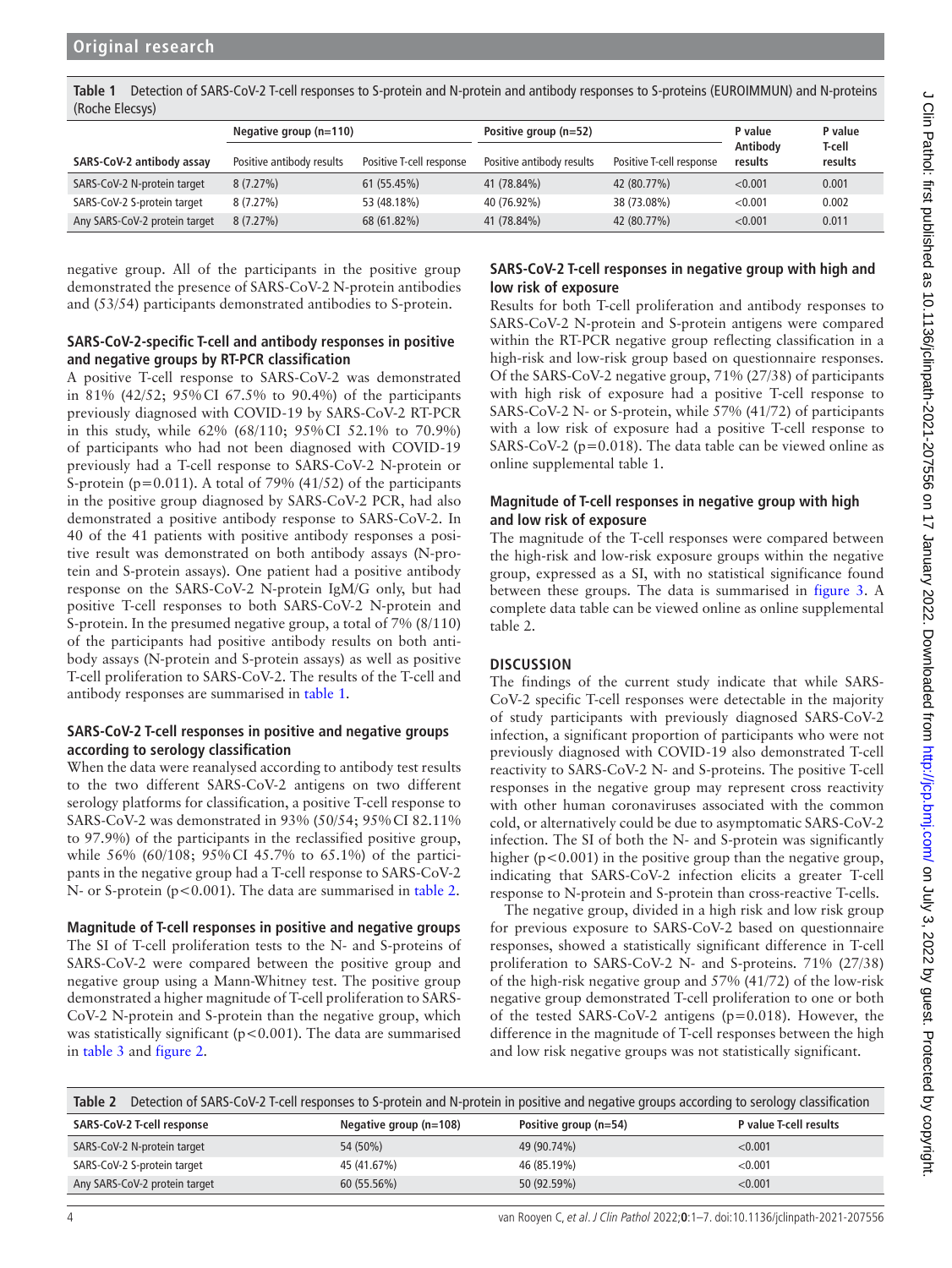<span id="page-4-0"></span>

| $\mathbf{r}$ , and a section of the section of the section of the section of the section of the section of the section of the section of the section of the section of the section of the section of the section of the section o |                               |             |                               |            |  |
|-----------------------------------------------------------------------------------------------------------------------------------------------------------------------------------------------------------------------------------|-------------------------------|-------------|-------------------------------|------------|--|
|                                                                                                                                                                                                                                   | N-protein SI                  |             | S-protein SI                  |            |  |
|                                                                                                                                                                                                                                   | Negative group Positive group |             | Negative group Positive group |            |  |
| Median                                                                                                                                                                                                                            | 6                             | 18.6        | 5.66                          | 13         |  |
| <b>IOR</b>                                                                                                                                                                                                                        | $5 - 12$                      | $8.66 - 26$ | $4 - 8$                       | $7 - 25$   |  |
| Range                                                                                                                                                                                                                             | $3 - 202$                     | $3.33 - 83$ | $3 - 96$                      | $3.4 - 65$ |  |

In the presumed negative group, a total of 7% (8/110) of the participants had positive antibody results on both antibody assays (N-protein and S-protein assays) as well as positive T-cell proliferation to SARS-CoV-2, which strongly suggests that these individuals had been infected by SARS-CoV-2, but were undiagnosed by RT-PCR. It was anticipated from the outset of this study that the correct classification of groups as previously infected with SARS-CoV-2 or not, might prove to be a challenge. PCR testing has been shown to be a less than perfect gold standard for the diagnosis of SARS-CoV-2 infection with some false positive, and in particular false negative results to be anticipated.<sup>10 11</sup> Asymptomatic SARS-CoV-2 infections are well described and such individuals may not be tested for SARS-CoV-2 infection.<sup>12</sup> It is notable that  $50\%$  (4/8) of these participants were quarantined previously due to close contact with a confirmed COVID-19 case, increasing the likelihood that they had undiagnosed asymptomatic SARS-CoV-2 infections.

Six participants in the positive group had a complete lack of antibody and T-cell immune response to SARS-CoV-2, which may indicate that their SARS-CoV-2 PCR tests could have been false positive results. These individuals were furthermore asymptomatic and did not reveal a history of an immunodeficiency or the use of immunosuppressive medication on their study questionnaire.

Given the limitations of RT-PCR for classification of prior COVID-19 infection, reanalysis of T-cell responses according to classification by means of serology was performed. The T-cell responses demonstrated a better correlation when analysed according to serology classification than classification by RT-PCR.

#### **Positioning of this study in context of existing literature**

Emerging literature has shifted focus from the role of antibodies to the potential role of T-cells in immunity to SARS- $CoV-2<sup>5</sup>$  $CoV-2<sup>5</sup>$  $CoV-2<sup>5</sup>$  Studies suggest that memory T cells may prove critical

<span id="page-4-1"></span>

**Figure 2** Comparison of T-cell Stimulation Index (SI) to SARS-CoV-2 S-protein and N-protein between the SARS-CoV-2 positive and negative groups. \*indicates the SI value of the maximum outlier in each group. NEG, negative; N-PROT, nucleocapsid protein; POS, positive, S-PROT, spike protein.



<span id="page-4-2"></span>

**Figure 3** Comparison of T-cell Stimulation Index (SI) to SARS-CoV-2 Sprotein and N-protein between the SARS-CoV-2 negative high-risk and low-risk groups. \*indicates the SI value of the maximum outlier within each group. NEG, negative; N-PROT, nucleocapsid protein; S-PROT, spike protein.

for long-term immune protection against COVID-19, and that cross-reactive memory T-cells which could arise from prior exposure to other circulating coronaviruses may provide a form of background immunity to COVID-19, or affect the disease severity, even when no antibodies are present.<sup>13 14</sup>

A study by Le Bert *et al* demonstrated SARS-CoV-2 N-protein specific T cells in individuals with a history of SARS-CoV-1 infection, and that this population of T cells expanded after an encounter with SARS-CoV-2 N-protein peptides. They also frequently detected SARS-CoV-2 specific T cells in individuals with no history of either contact or infection with SARS-CoV-1 or SARS-CoV-2.[6](#page-6-5) Grifoni *et al* also detected SARS-CoV-2 reactive CD4 +T cells in as many as 60% of unexposed donors recruited between 2015 and 2018, which further supports cross reactive T cell recognition between circulating ''common cold'' coronaviruses and SARS-CoV-2.[15](#page-6-11) Similar findings by Sekine *et al* demonstrated possible cross-reactive T cell responses directed against either the S or membrane proteins in 28% of the healthy individuals who donated blood before SARS-CoV-2 emerged.<sup>[16](#page-6-12)</sup> Finally, Braun *et al* detected SARS-CoV-2 S-reactive CD4 +T cells in 83% of patients with COVID-19 but also in 35% of unexposed healthy donors. S-protein reactive CD4 +T cells from SARS-CoV-2-naive donors were found to have a similar interaction with human endemic coronaviruses 229E and OC43 and SARS-CoV-2. This suggests that prior endemic coronavirus infections may generate S-cross-reactive T cells.<sup>[7](#page-6-13)</sup>

A recent study measuring T-cell responses to COVID-19 in 2826 healthcare workers and firefighters performed by Oxford Immunotek in collaboration with Public health England using a research version of a COVID-19 TB-Spot test, demonstrated higher T-SPOT responses to spike, membrane and nucleoprotein in persons with either confirmed previous SARS-CoV-2 infection or who were seropositive as detected with anti-SARS-CoV-2 immunoassays, in comparison with persons deemed to have been uninfected.<sup>[17](#page-6-14)</sup> The investigators found that participants with higher T-SPOT responses were less likely to test positive for COVID-19 by RT-PCR during a median follow-up period of 118 days.

The immune response to COVID-19 is complex and highly variable between individuals. While the vast majority of persons infected with SARS-CoV-2 will develop IgG antibodies to the virus, a subset will not, which limits the usefulness of serology tests to determine prior exposure to SARS-CoV-2.<sup>18</sup> In addition, it has been well described that SARS-CoV-2-specific anti-bodies may start to wane after 3–4 months following infection.<sup>[19](#page-6-16)</sup> Other factors such as the age of the patient and disease severity may also impact antibody responses, with higher antibody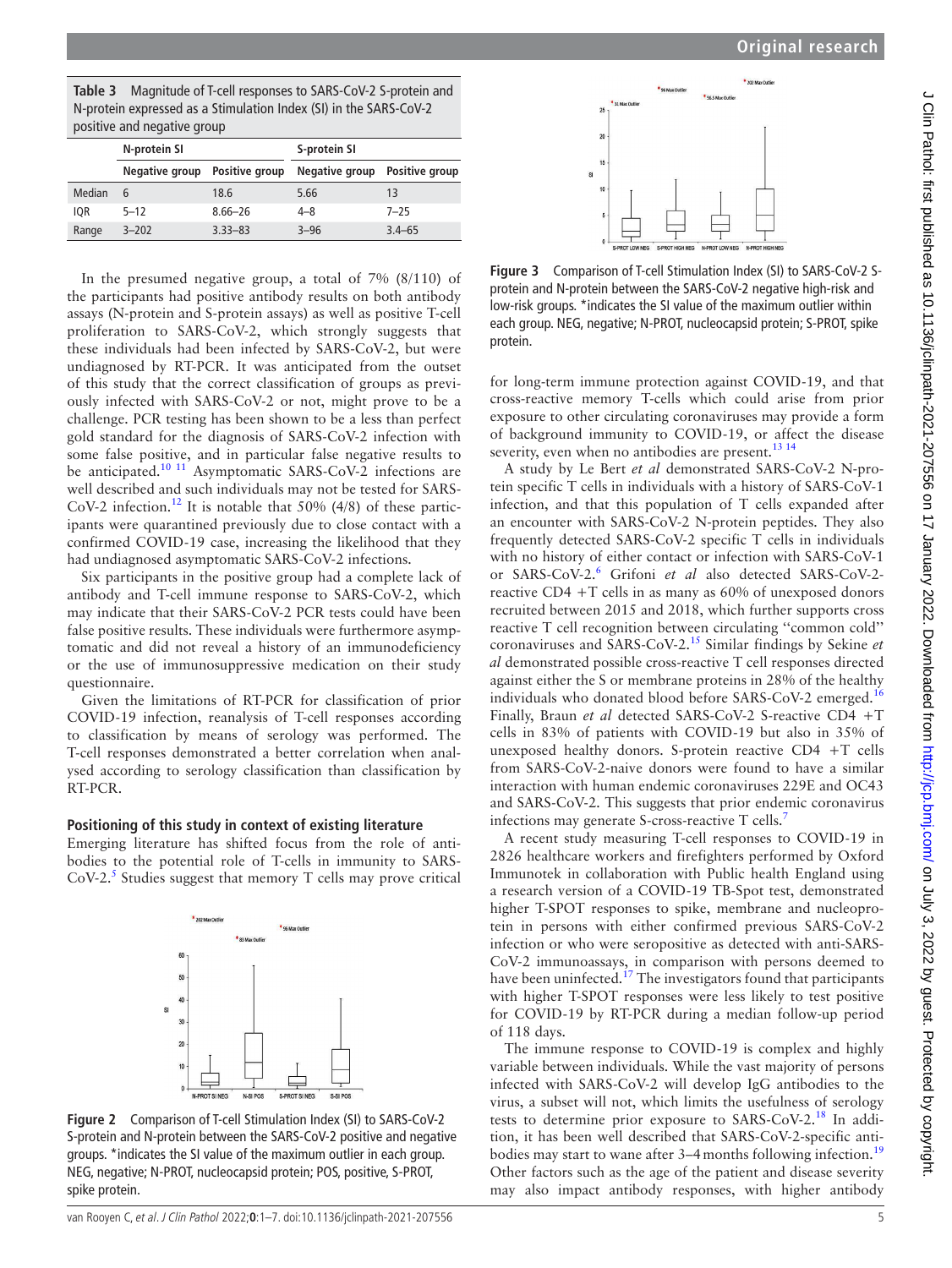levels recorded in older and hospitalised cases of COVID-19 in previous studies.<sup>20</sup> In contrast, CD4 +T cell responses have been shown to be lower in those who require hospitalisation due to more severe COVID-19 than individuals with mild illness, and the CD4 +memoryT cells remain detectable for a period beyond 6 months in most individuals. $18$  In essence, the immune response (including the immune memory) is heterogeneous, and the option of testing SARS-CoV-2-specific T cell responses is an important tool which can greatly assist in routine clinical practice. The majority of participants who were included in the positive group of our own study population reportedly had mild COVID-19 illness, and provides further insight into the complexities of the immune response to infection with SARS-CoV-2 in a population where lower antibody levels were to be expected.

In summary, emerging literature suggests that memory T cells may prove critical for long-term immune protection against COVID-19, and that cross-reactive memory T cells which could arise from prior exposure to other circulating coronaviruses may provide a form of background immunity to COVID-19, or affect the disease severity, even when no antibodies are present.

# **Contribution of this study**

Our study contributes to the emerging international data pool and was designed to determine the level of T-cell reactivity to SARS-CoV-2 S-protein and N-protein in our study population, consisting of South African laboratory workers who were either previously diagnosed with COVID-19 or not. The results were generated using an in-house flow cytometric T-cell proliferation assay within a diagnostic laboratory, which is scalable and suitable for routine use. T-cell proliferation tests usually require a high level of technical skill, which often limits its application to research settings. Immunological status against SARS-CoV-2 was studied in an integrated manner within a routine diagnostic setting, which may become important for evaluating durability of the immune response, of particular concern considering viral mutations, new strains and vaccination rollout in South Africa. The ability to measure and compare the magnitude of T-cell response to SARS-CoV-2 S-protein creates opportunities to measure T-cell as well as antibody responses prevaccination and postvaccination. This could become relevant to inform decisions regarding choice of vaccine, dosing schedules as well as monitoring vaccine response in immunocompromised individuals.

## **Limitations of this study**

This study was performed on a relatively small number of volunteers from various sectors within a pathology practice, recruited from multiple sites throughout South Africa. Larger studies, including volunteers from multiple sectors and population groups would be needed to extrapolate data to encompass the greater South African population. The participants included in this study are all employees within a healthcare setting, with a potentially higher rate of exposure to SARS-CoV-2 and other respiratory viral infections than the general public. This may have introduced spectrum bias in this particular study.

One of the main limitations of this study is the lack of a reliable gold standard test to assess previous SARS-CoV-2 infection. PCR testing has limitations and false positive results as well as false-negative results occur. Similarly, serology results have limitations, as antibody levels may wane over time, and not all individuals will necessarily produce a detectable antibody response.

A further limitation of the study is the low specificity of the T-cell proliferation assay, which may be attributed to crossreactivity following prior infections with other human coronaviruses in subjects who were not exposed to SARS-CoV-2, as the objective was to measure SARS-CoV-2 specific responses. It would have been ideal to have included peptides to other human coronaviruses, but these peptides were not commercially available in South Africa at the time of this study.

# **Future research**

Correlates of protection and post-vaccination immunity are important future research topics. A follow-up prospective cohort study of participants and their immune response to SARS-CoV-2 over time, as well as future COVID-19 infections, vaccination and subsequent T-cell immune responses should be studied in an attempt to determine correlates of protection. Future research measuring T-cell and antibody responses in vaccinated participants as well as participants infected by new SARS-CoV-2 variants, should also be considered.

# **CONCLUSION**

The findings from the study provides evidence of significant preexisting T-cell immunity to SARS-CoV-2 in South African individuals not previously diagnosed with COVID-19, which may be attributable to pre-existing cross-reactive immune responses to other human coronaviruses or asymptomatic infection. The magnitude of T-cell responses to both SARS-CoV-2 S-proteins and N-proteins were greater in participants previously diagnosed with COVID-19, indicating that a significant T-cell response was elicited post-SARS-CoV-2 infection in comparison to the group considered to have had pre-existing cross-reactive T-cell immunity. This study demonstrates that T-cell proliferation assays can be used in a routine diagnostic setting, which could be of particular importance for measuring postvaccination T-cell responses.

## **Take home messages**

- $\triangleright$  A significant number of participants in this study not previously diagnosed with COVID-19 were shown to have pre-existing T-cell immunity to SARS-CoV-2, which may be attributable to pre-existing cross-reactive immune responses to other human coronaviruses or asymptomatic infection.
- ► The magnitude of T-cell responses to both SARS-CoV-2 S-proteins and N-proteins were significantly greater in participants previously diagnosed with COVID-19 in comparison to the group considered to have had pre-existing cross-reactive T-cell immunity.
- ► This study measured SARS-CoV-2 specific T-cell responses by means of an in-house T-cell proliferation assay within a routine diagnostic laboratory setting, which could be of particular importance for measuring postvaccination T-cell responses.

**Handling editor** Stephen R A Jolles.

**Acknowledgements** We would like to thank the following people for their contribution to data entry and administrative support: Marlene Buitendach and Hester Pieters. We would like to acknowledge Dr Mark da Silva and Dr Louise Murray for proofreading our manuscript before submission.

**Contributors** CvR acts as guarantor. CvR and MB were responsible for the writing, literature review, concept and interpretation of the study. PS did the planning and specimen collection together with the administrative processes of the study and reviewing. SvdB assisted with the data interpretation, reviewing and conception and design. CvdM and MvdM were responsible for laboratory assays and data collection.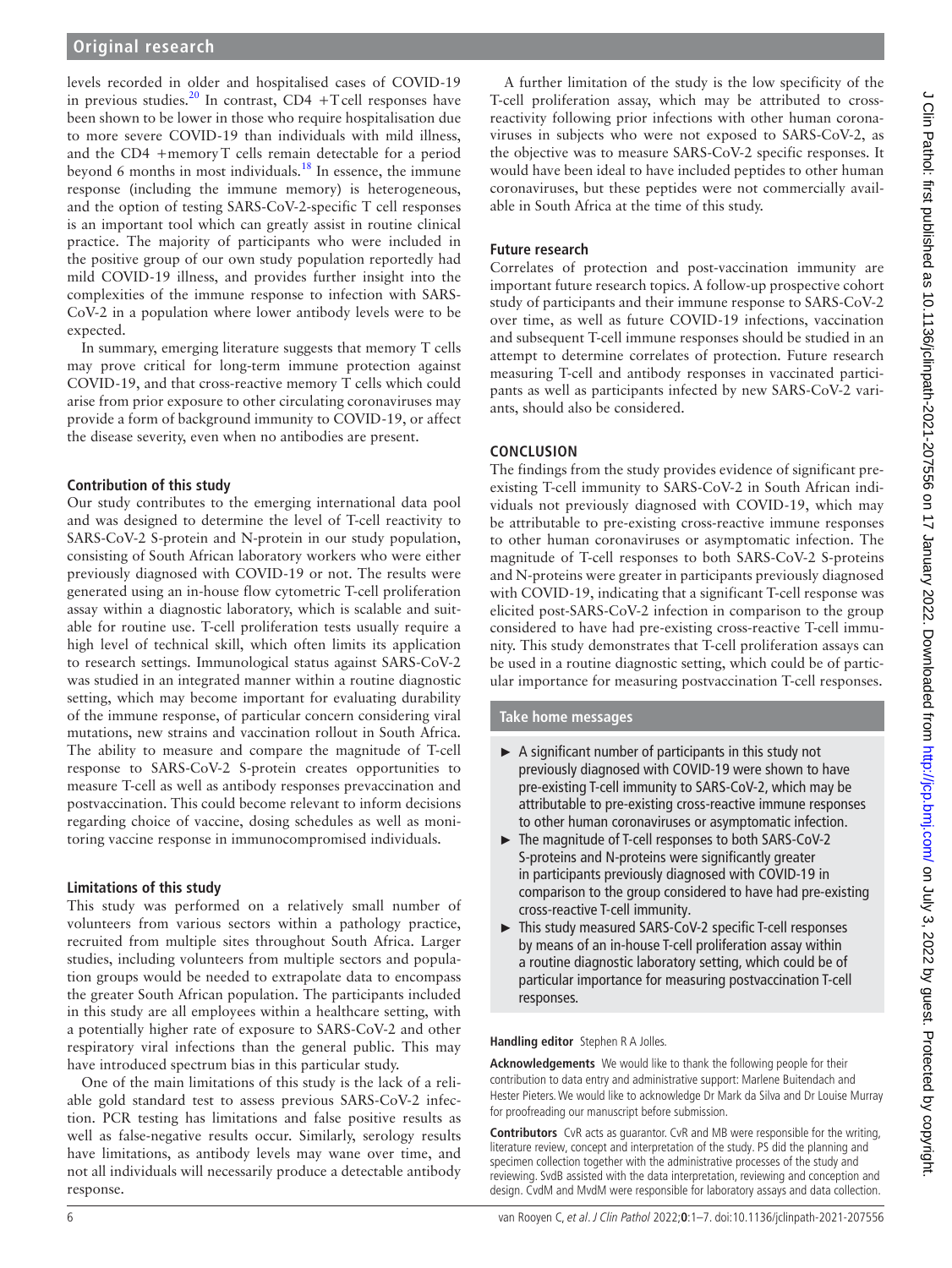#### PB helped with statistical analysis and RG was a supervisor and assisted with conception.

**Funding** The authors have not declared a specific grant for this research from any funding agency in the public, commercial or not-for-profit sectors.

**Competing interests** None declared.

**Patient consent for publication** Not applicable.

**Ethics approval** This study was approved by Research Ethics Committee (Faculty of Health Sciences) of the University of Pretoria, approval number: 631/2020.

**Provenance and peer review** Not commissioned; externally peer reviewed.

**Data availability statement** All data relevant to the study are included in the article or uploaded as online supplemental information. Deidentified participant data available as online supplemental information.

**Supplemental material** This content has been supplied by the author(s). It has not been vetted by BMJ Publishing Group Limited (BMJ) and may not have been peer-reviewed. Any opinions or recommendations discussed are solely those of the author(s) and are not endorsed by BMJ. BMJ disclaims all liability and responsibility arising from any reliance placed on the content. Where the content includes any translated material, BMJ does not warrant the accuracy and reliability of the translations (including but not limited to local regulations, clinical guidelines, terminology, drug names and drug dosages), and is not responsible for any error and/or omissions arising from translation and adaptation or otherwise.

**Open access** This is an open access article distributed in accordance with the Creative Commons Attribution Non Commercial (CC BY-NC 4.0) license, which permits others to distribute, remix, adapt, build upon this work non-commercially, and license their derivative works on different terms, provided the original work is properly cited, appropriate credit is given, any changes made indicated, and the use is non-commercial. See: <http://creativecommons.org/licenses/by-nc/4.0/>.

#### **ORCID iD**

Cathrine van Rooyen<http://orcid.org/0000-0001-5677-0395>

#### **REFERENCES**

- <span id="page-6-0"></span>Dhama K, Khan S, Tiwari R, et al. Coronavirus disease 2019-COVID-19. Clin Microbiol [Rev](http://dx.doi.org/10.1128/CMR.00028-20) 2020;33:e00028–20.
- <span id="page-6-1"></span>2 Altmann DM, Douek DC, Boyton RJ. What policy makers need to know about COVID-19 protective immunity. [Lancet](http://dx.doi.org/10.1016/S0140-6736(20)30985-5) 2020;395:1527–9.
- <span id="page-6-2"></span>3 World Health Organization. Global tuberculosis report 2019, 2019. Available: [https://](https://www.who.int/teams/global-tuberculosis-programme/tb-reports) [www.who.int/teams/global-tuberculosis-programme/tb-reports](https://www.who.int/teams/global-tuberculosis-programme/tb-reports)
- <span id="page-6-3"></span>4 Musa HH, Musa TH, Musa IH. Addressing Africa's pandemic puzzle: perspectives on COVID-19 infection and mortality in sub-Saharan Africa. Int J Infect Dis 2020;S1201-9712.
- <span id="page-6-4"></span>5 Doshi P. Covid-19: do many people have pre-existing immunity? [BMJ](http://dx.doi.org/10.1136/bmj.m3563) 2020;370:m3563.
- <span id="page-6-5"></span>6 Le Bert N, Tan AT, Kunasegaran K, et al. SARS-CoV-2-specific T cell immunity in cases of COVID-19 and SARS, and uninfected controls. [Nature](http://dx.doi.org/10.1038/s41586-020-2550-z) 2020;584:457–62.
- <span id="page-6-13"></span>7 Braun J, Loyal L, Frentsch M, et al. SARS-CoV-2-reactive T cells in healthy donors and patients with COVID-19. [Nature](http://dx.doi.org/10.1038/s41586-020-2598-9) 2020;587:270–4.
- <span id="page-6-6"></span>8 Poland GA, Ovsyannikova IG, Kennedy RB. SARS-CoV-2 immunity: review and applications to phase 3 vaccine candidates. [Lancet](http://dx.doi.org/10.1016/S0140-6736(20)32137-1) 2020;396:1595–606.
- <span id="page-6-7"></span>9 Spickett GP, ed. Oxford Handbook of Clinical Immunology and Allergy. 3 ed. Oxford: Oxford Medical publications, 2013.
- <span id="page-6-8"></span>10 Sethuraman N, Jeremiah SS, Ryo A. Interpreting diagnostic tests for SARS-CoV-2. [JAMA](http://dx.doi.org/10.1001/jama.2020.8259) 2020;323:2249–51.
- 11 Watson J, Whiting PF, Brush JE. Interpreting a covid-19 test result. **[BMJ](http://dx.doi.org/10.1136/bmj.m1808)** 2020;369:m1808.
- <span id="page-6-9"></span>12 He D, Zhao S, Lin Q, et al. The relative transmissibility of asymptomatic COVID-19 infections among close contacts. *[Int J Infect Dis](http://dx.doi.org/10.1016/j.ijid.2020.04.034)* 2020:94:145-7.
- <span id="page-6-10"></span>13 Bozkus CC. SARS-CoV-2-specific T cells without antibodies. [Nat Rev Immunol](http://dx.doi.org/10.1038/s41577-020-0393-3) 2020;20:463.
- 14 Lipsitch M, Grad YH, Sette A, et al. Cross-reactive memory T cells and herd immunity to SARS-CoV-2. [Nat Rev Immunol](http://dx.doi.org/10.1038/s41577-020-00460-4) 2020;20:709–13.
- <span id="page-6-11"></span>15 Grifoni A, Weiskopf D, Ramirez SI, et al. Targets of T cell responses to SARS-CoV-2 coronavirus in humans with COVID-19 disease and unexposed individuals. [Cell](http://dx.doi.org/10.1016/j.cell.2020.05.015) 2020;181:e15:1489–501.
- <span id="page-6-12"></span>16 Sekine T, Perez-Potti A, Rivera-Ballesteros O, et al. Robust T cell immunity in convalescent individuals with asymptomatic or mild COVID-19. [Cell](http://dx.doi.org/10.1016/j.cell.2020.08.017) 2020;183:158–68.
- <span id="page-6-14"></span>17 Wyllie D, Mulchandani R, Jones HE. SARS-CoV-2 responsive T cell numbers are associated with protection from COVID-19: a prospective cohort study in key workers. [medRxiv](http://dx.doi.org/10.1101/2020.11.02.20222778) 2020
- <span id="page-6-15"></span>18 Dan JM, Mateus J, Kato Y, et al. Immunological memory to SARS-CoV-2 assessed for up to 8 months after infection. [Science](http://dx.doi.org/10.1126/science.abf4063) 2021;371. doi:10.1126/science.abf4063. [Epub ahead of print: 05 02 2021].
- <span id="page-6-16"></span>19 Muecksch F, Wise H, Batchelor B, et al. Longitudinal serological analysis and neutralizing antibody levels in coronavirus disease 2019 convalescent patients. [J](http://dx.doi.org/10.1093/infdis/jiaa659)  [Infect Dis](http://dx.doi.org/10.1093/infdis/jiaa659) 2021;223:389–98.
- <span id="page-6-17"></span>20 Kowitdamrong E, Puthanakit T, Jantarabenjakul W, et al. Antibody responses to SARS-CoV-2 in patients with differing severities of coronavirus disease 2019. [PLoS One](http://dx.doi.org/10.1371/journal.pone.0240502) 2020;15:e0240502.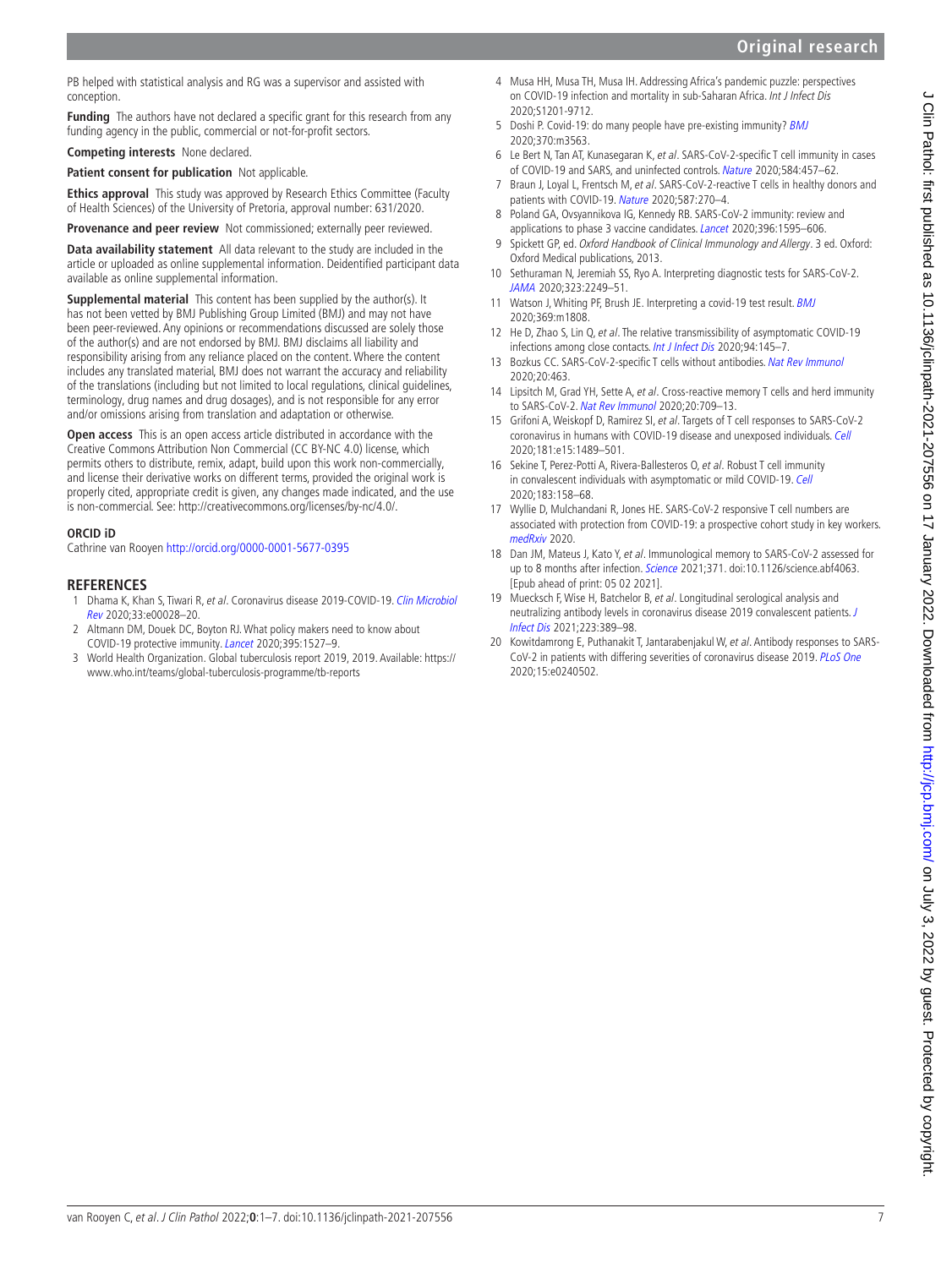**Supplemental table 1:** Detection of SARS-CoV-2 T-cell and antibody responses to S-proteins and N-proteins in high- and low-risk negative groups.

| SARS-CoV-2 assay                    | High-risk negative<br>group ( $n=38$ ) | Low-risk negative<br>$group(n=72)$ | p-value   |
|-------------------------------------|----------------------------------------|------------------------------------|-----------|
| SARS-CoV-2 N-<br>protein T-cells    | 24 (63%)                               | 37 (51%)                           | $p=0.003$ |
| SARS-CoV-2 S-<br>protein T-cells    | 24 (63%)                               | 29 (40%)                           | $p=0.001$ |
| Any SARS-CoV-2 T-<br>cells          | 27 (71%)                               | 41(57%)                            | p=0.018   |
| SARS-CoV-2 N-<br>protein antibodies | 6(16%)                                 | 2(3%)                              | p<0.001   |
| SARS-CoV-2 S-<br>protein antibodies | 6(16%)                                 | 2(3%)                              | p<0.001   |